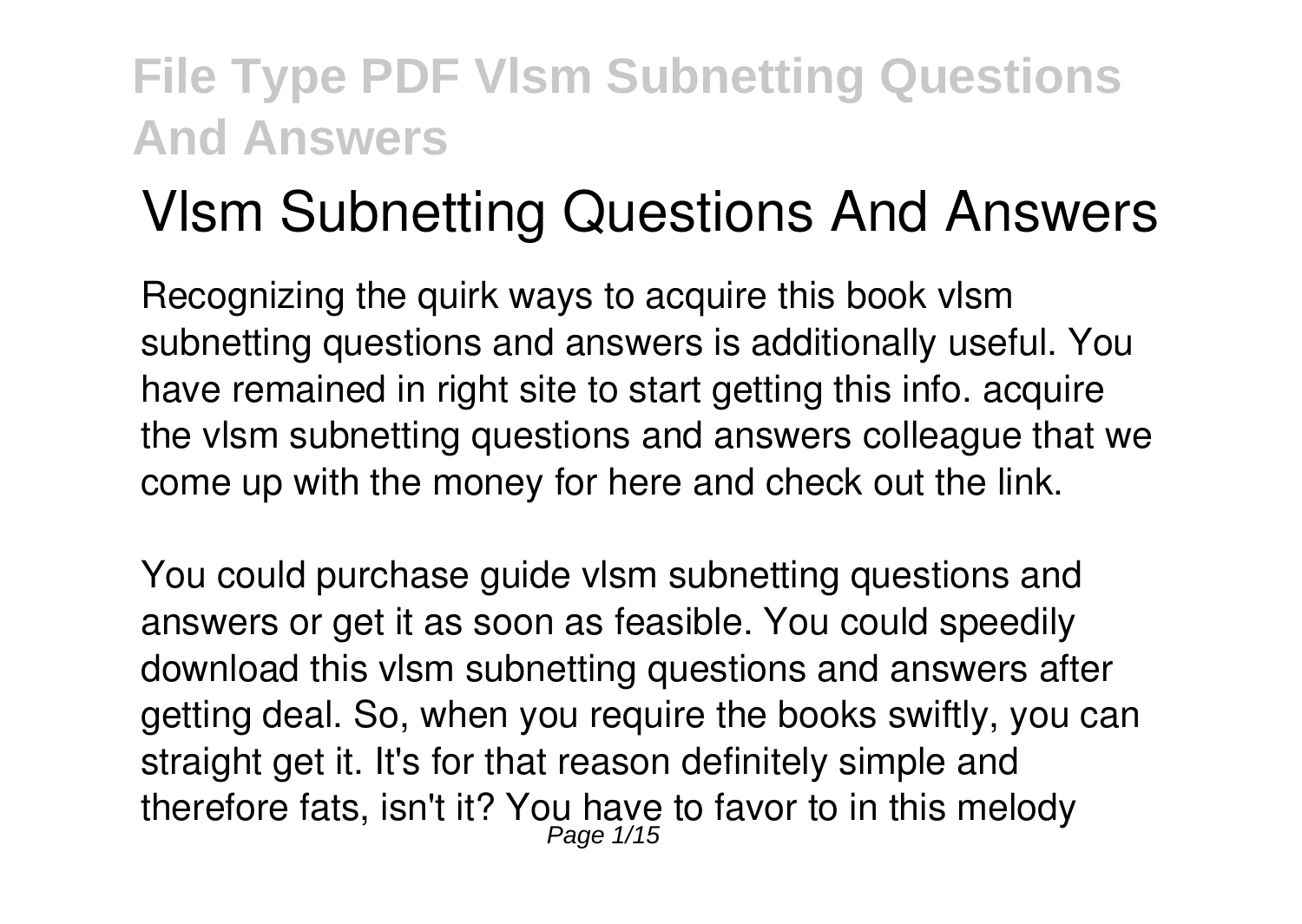VLSM Subnetting - subnetting a subnet **VLSM subnetting - CompTIA Network + Simulation Question \u0026 Solution** *VLSM Sample Problem #1* VLSM MADE EASY *Simple Subnetting and VLSM Pt. 1* Variable Length Subnet Mask (VLSM) - Made Easy Video Tutorial VLSM VLSM SUBNETTING TUTORIAL | How to do VLSM and configure in Cisco Router with live example Subnetting 31 VLSM Practice VLSM Subnetting | Practice Problem | Easy Technique Cisco - CCENT/CCNA R\u0026S (100-105) - Subnetting Questions and Answers .12

Solve a VLSM subnet problem - Cisco CCNA*subnetting is simple Calculate Network, Broadcast and host addresses Basics of Subnetting | How to find Subnet Mask, Network ID,* Page 2/15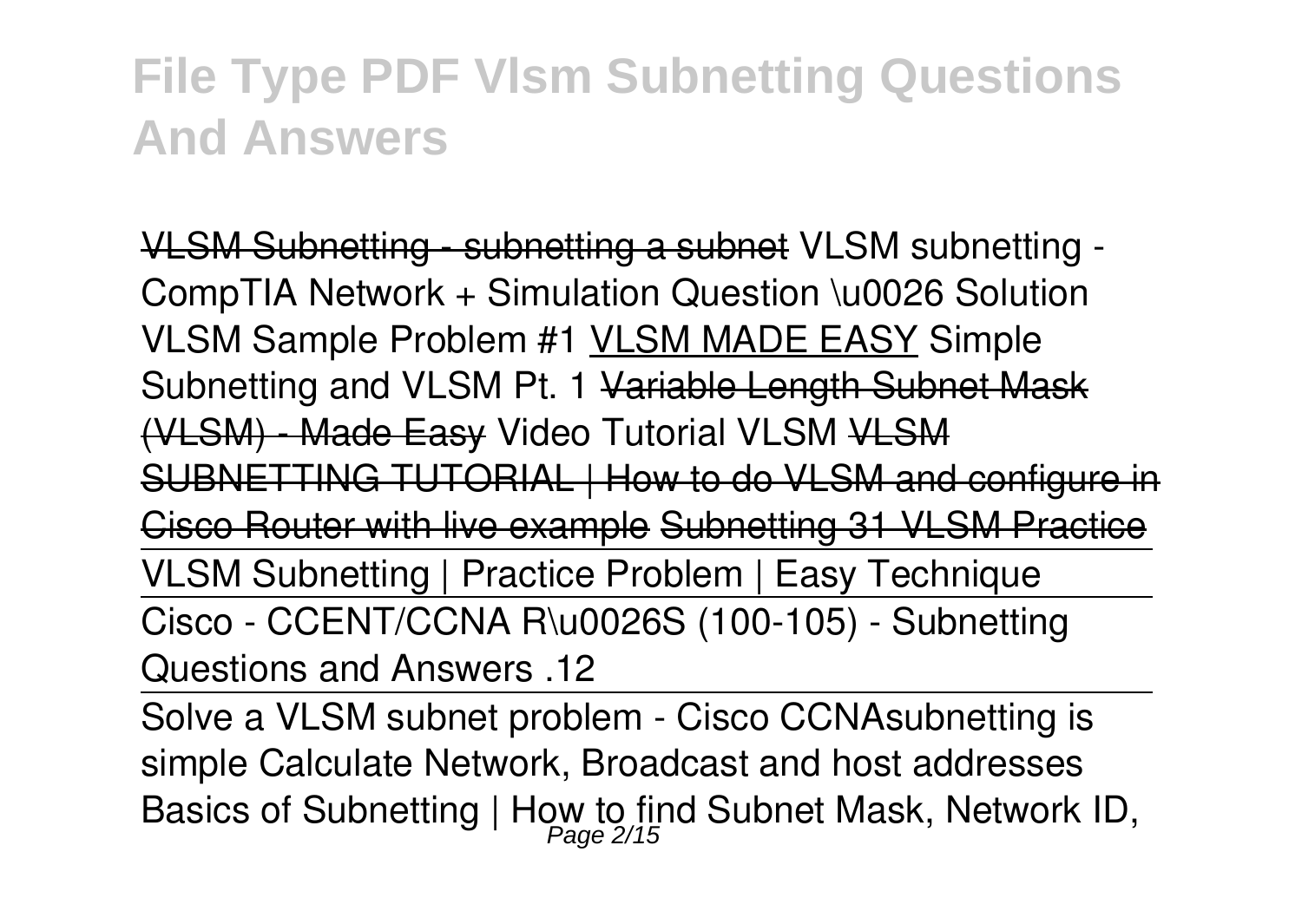*Host IP Address from CIDR Value | 2018* Subnetting Made Simple ClassB Subnet IPv4 Addressing Lesson 2: Network IDs and Subnet Masks IP Subnetting from CIDR Notations *Secret of subnet mask Subnetting 192.168.100.154/27* Tricks to five classes of IPv4 VLSM B Class Made Easy SUBNETTING In Computer Network | How To Find Subnet Mask, Network ID, Host IP Address \u0026 Broadcast ID Subnetting VLSM | IP Addressing \u0026 Subnetting (120 hosts and 27 hosts)*vlsm subnetting tutorial bangla\\vlsm in bangla using class c ip\\computer network bangla tutorial* VLSM Subnetting Example Fast way Subnet Saturday #8: VLSM | Cisco CCNA 200-301 *Lec 3.9: Variable Length Subnet Masking(VLSM) in Hindi with Examles | Computer Networks*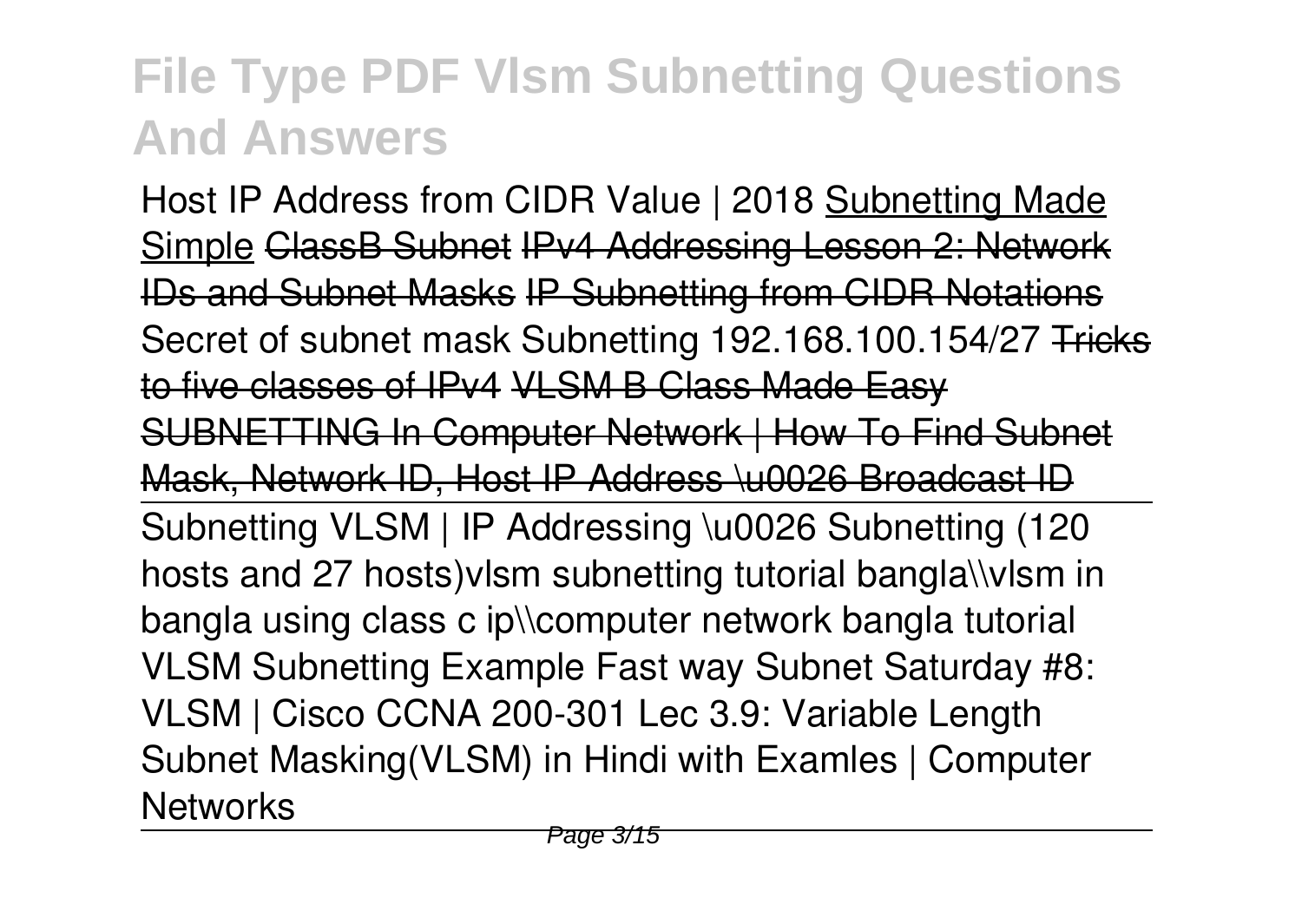Computer Networks Lecture 4 -- variable lenght subnet masking (VLSM)*Vlsm Subnetting Questions And Answers* VLSM & IP ADDRESSING EXAMPLE OUESTIONS with answers; 1 Given the network address of 112.44.0.0 and the network mask of 255.255.0.0 Would the two stations with addresses 112.44.22.19/16 and 112.44.23.2/16 be on the same network  $2$  112.44.0.0/16 i.e. 16 bits of network 112.44.0.0 through to 112.44.255.255 112.44.22.19/16 is on the same network as 112.44.23.2/16.

*VLSM & IP ADDRESSING EXAMPLE QUESTIONS;* It explains how to solve or answer any Subnetting related question in less than a minute with 50+ Subnetting examples. VLSM Subnetting Explained with Examples. This tutorial is Page 4/15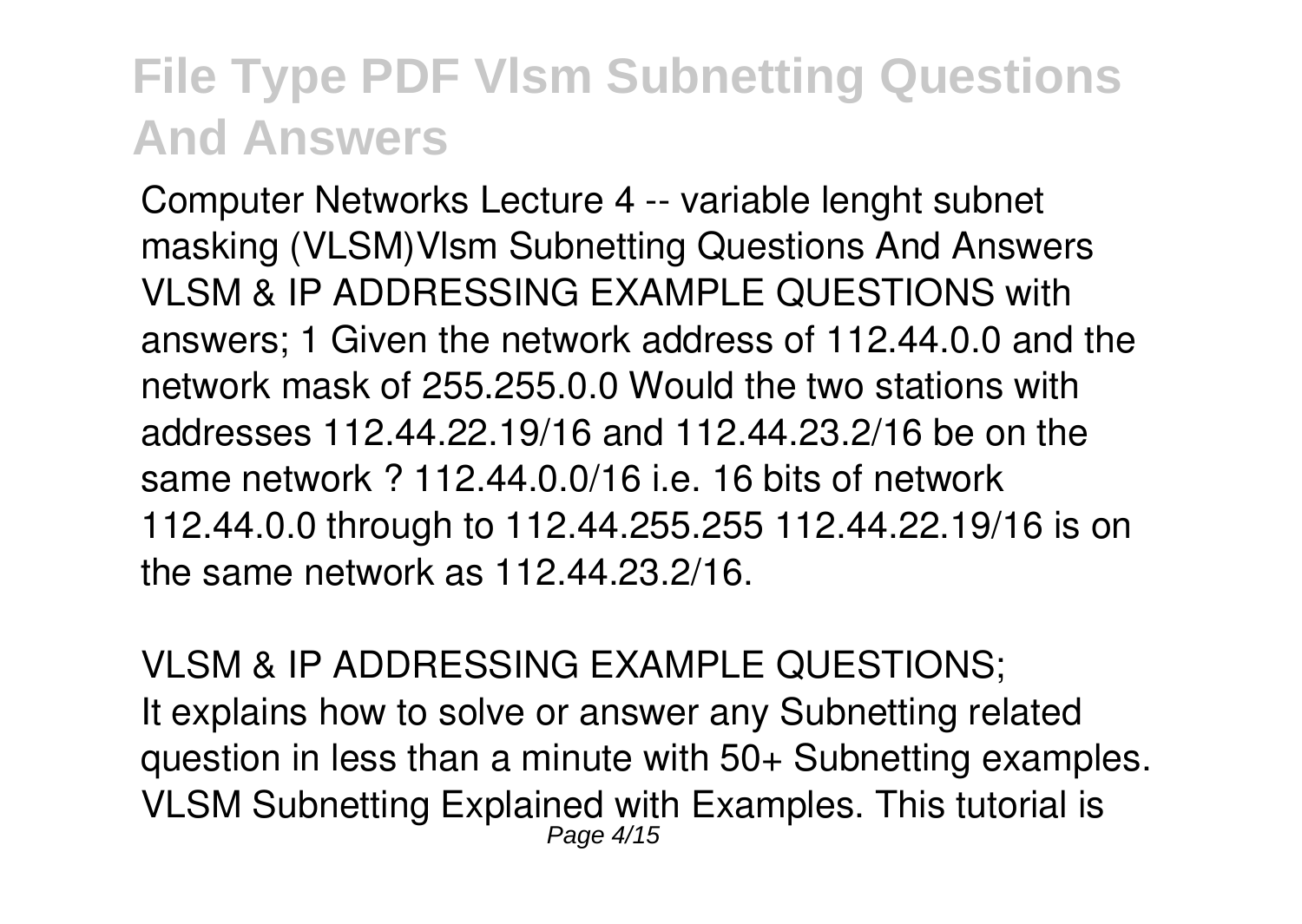the fifth part of the article. It explains what VLSM Subnetting is and how it is done step by step including differences between FLSM Subnetting and VLSM Subnetting.

*VLSM Subnetting Examples and Calculation Explained* Quick Answer: 175 Detailed Answer: 178 Widget, Inc., uses the Class B address 172.30.0.0/16 to address its organization. The western region of the organization (shown in Figure 8.6) has been allocated the 172.30.32.0/20 block.As the administrator of the Phoenix office, you are required to allocate valid subnets to the HQ and three branch offices shown in Figure 8.6.

*CCNA Exam Questions: Subnetting, VLSM, and IPv6 | Quick* Page 5/15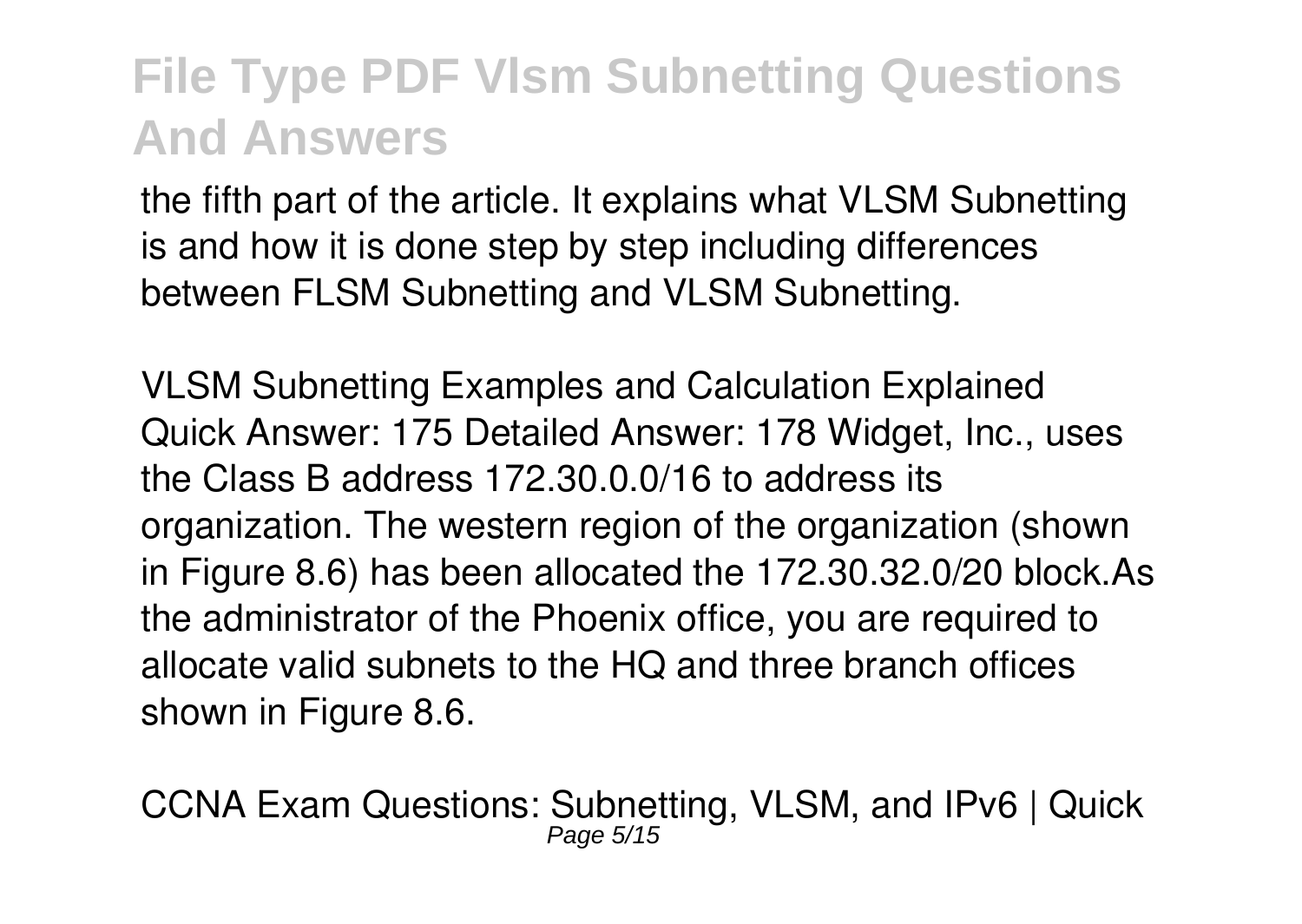*...*

If you know how FLSM Subnetting works and how it is done, you already know the 90% of VLSM Subnetting. In FLSM, all subnets use same block size, thus Subnetting is required only one time. In VLSM, subnets use block size based on requirement, thus Subnetting is required multiple times. The concept of VLSM Subnetting is relatively simple. Select block size for each seament.

*VLSM Subnetting Explained with Examples* The subnet 192.168.1.224 /29 with the Mask 255.255.255.248 has exactly 6 valid host IP addresses. So this can be assigned to Management. The last octet of the subnet mask will contain 11111000. By using VLSM, the Page 6/15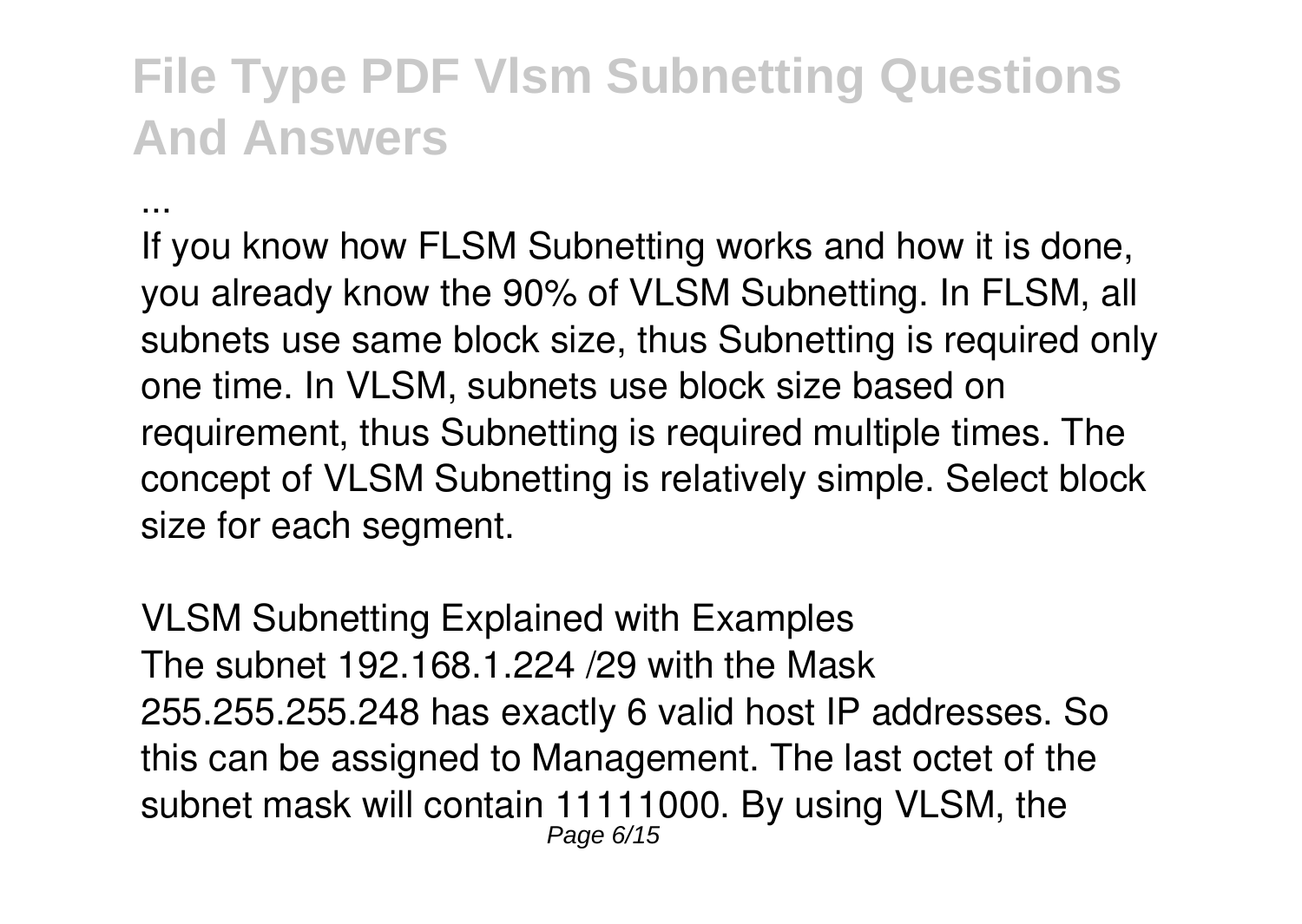administrator can subnet the IP subnet in such a way that least number of IP addresses are wasted.

*IPv4 - VLSM - Tutorialspoint*

For example, for the first scenario, let<sup>II</sup>s say we have exactly 252 users total and we need to assign 126 users to the 1st subnet, and the other 126 users to the 2nd subnet, this works out perfectly because a subnet mask of 255.255.255.128, as we know, gives us exactly 126 usable addresses per subnet. that  $\sin \theta$  s great! there is no much room for future growth though  $\sin \theta$ hmm.

*VLSM and Subnetting Practice. – BroadcastStormER* A quick way to find out the correct answers is notice that all Page 7/15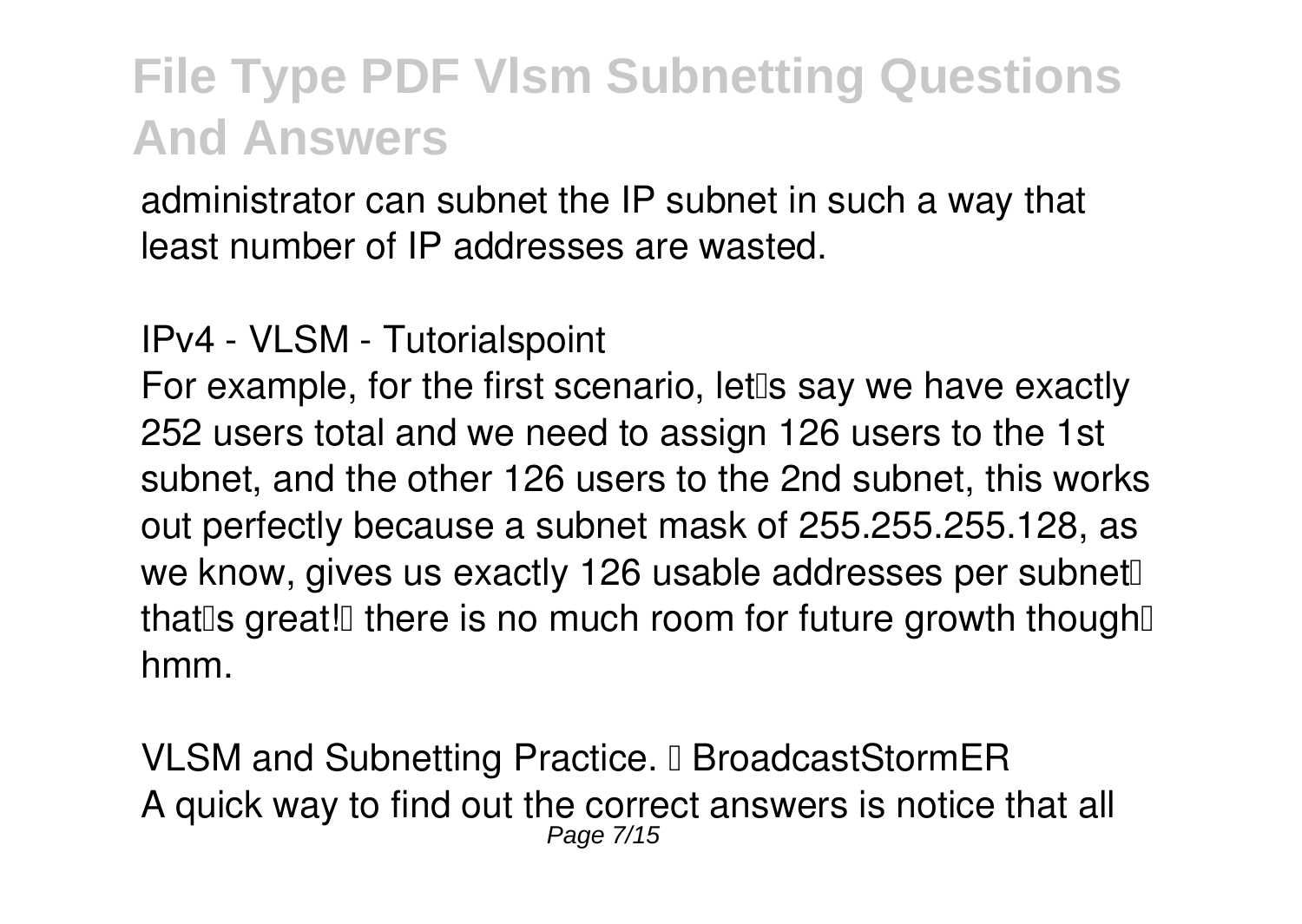255.255.255.x subnet masks will separate these two IP addresses into two separate subnets so we need a Layer 3 device here and each interface must require an IP address on a unique IP subnet -> A, C are not correct while B, D are correct.

*CCNA 200-125 Exam: Subnetting Questions With Answers* Through Fresherslive Subnetting questions and answers, you can acquire all the essential idea to solve any difficult questions on Subnetting in short time and also in short cut method. Winners are those who can use the simplest method for solving a question.

*Subnetting Questions and Answers updated daily –* Page 8/15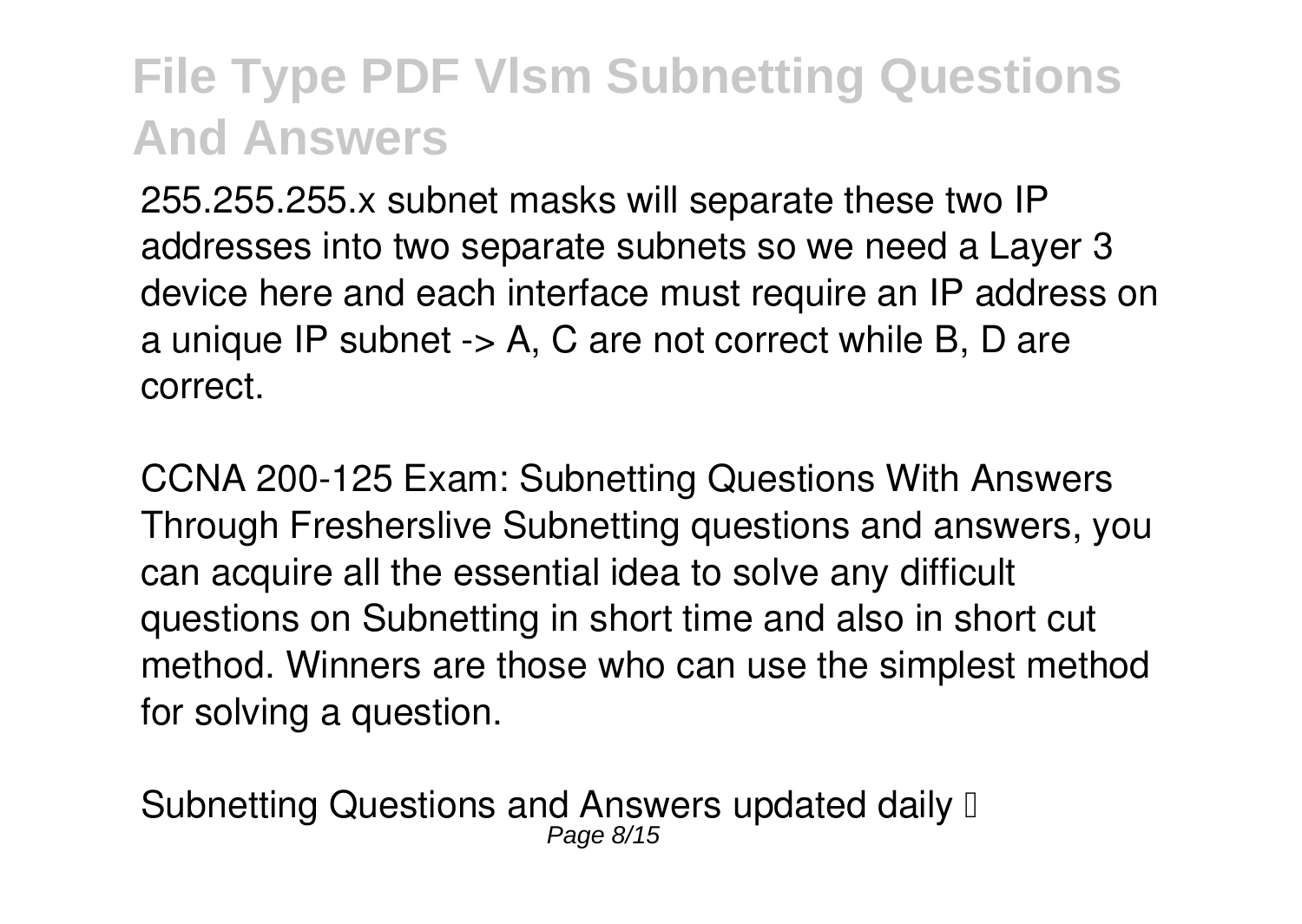*Networking*

Frequently Asked Questions Sign-up | Login Enter the maximum number of valid subnets and usable hosts per subnet that you can get from the network 172.28.0.0 255.255.254.0:

*subnetting.net - Subnet Questions and Answers* subnettingquestions.com - Free Subnetting Questions and Answers Randomly Generated Online. Questions are configured for internal IP address ranges only. Subnet zero is allowed as per Cisco standard practice. If you have learnt subnetting from organisations other than Cisco your answers may differ by up to two subnets per network (see explanation ). Visit our partner sites for advise on networking: Networking Page 9/15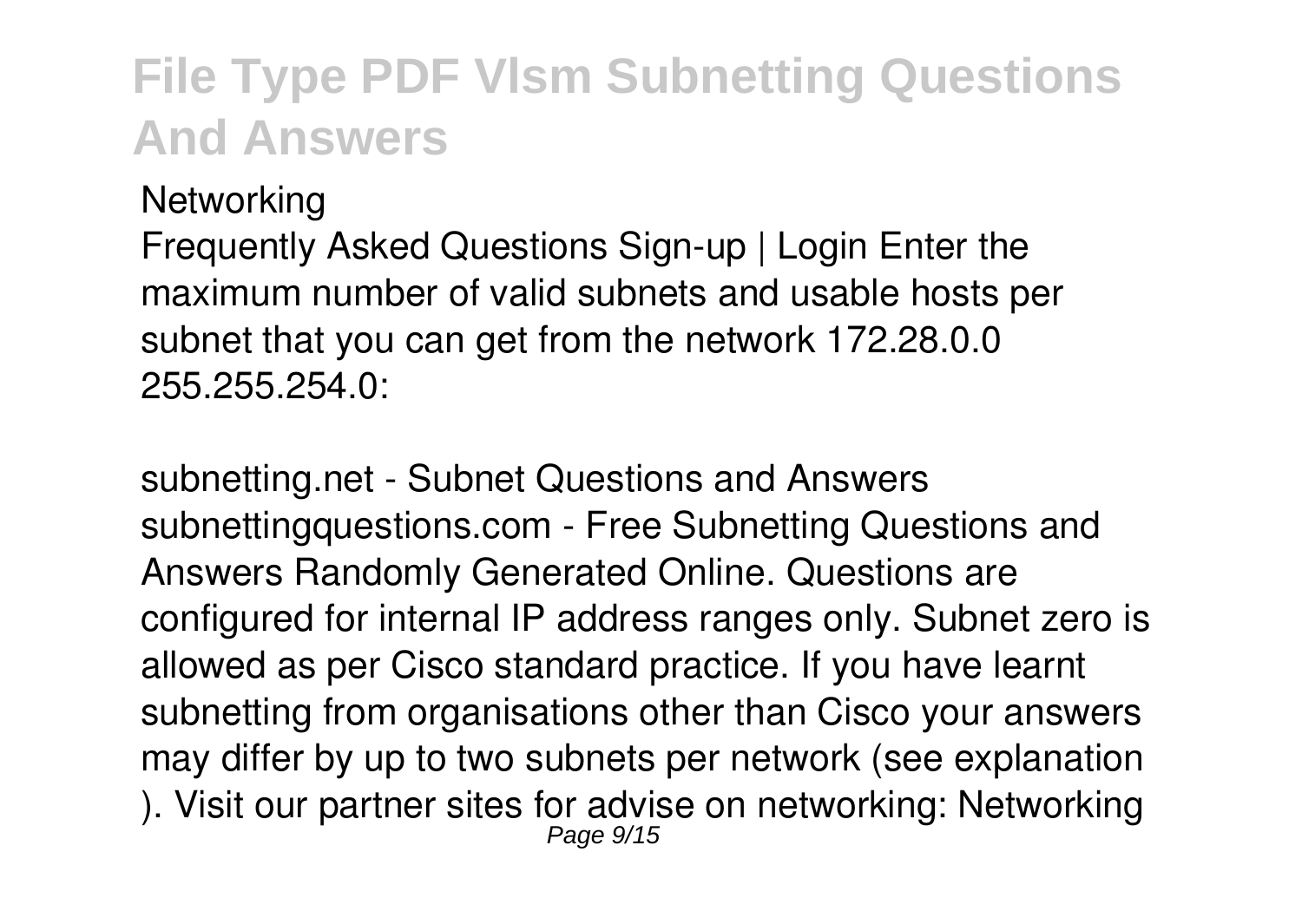Boards, Networksinc Cisco Training.

*subnettingquestions.com - Free Subnetting Questions and ...* Subnetting: 10-Question Practice Exam. Subnetting is a foundational skill that you ll find on the CCENT, CCNA, and even the Network+. Unlike the other five practice exams in this Gut Check Assessment series, subnetting isn<sup>[1</sup> going] away.

*Subnetting: 10-Question Practice Exam - CBT Nuggets Blog* Vlsm Subnetting Questions And Answers subnetting exercises answers - Router Alley VLSM & IP ADDRESSING EXAMPLE QUESTIONS; Ccna Question Answers 200 110 agnoleggio.it Cisco CCNA Routing and Switching 200-120 Page 10/15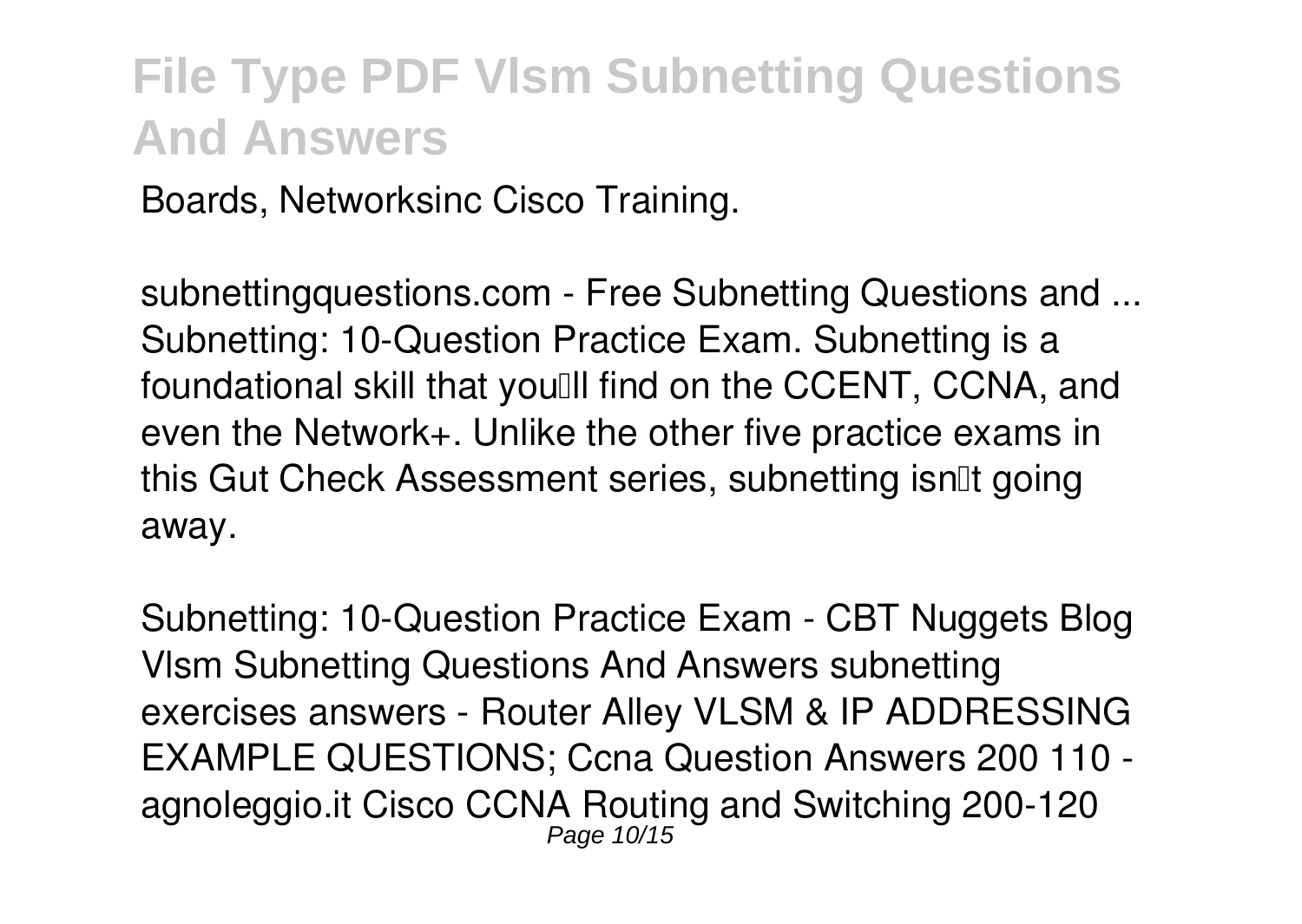Exam Cram CCNA Interview Questions And Answers Guide.

*Ccna Subnetting Questions And Answers | calendar.pridesource* Because we have different subnet sizes, we need to calculate the subnet mask for each subnet. To find the subnet mask you can use this trick:  $256$   $\mathbb{I}$  subnet size = subnet mask. Subnet 1: 256  $\parallel$  64 = 192 so the subnet mask is 255.255.255.192; Subnet 2: 256  $\text{I}$  32 = 224 so the subnet mask is 255.255.255.224

*Variable Length Subnet Mask (VLSM) - NetworkLessons.com* This quiz has been created to test your understanding of the number of Networks, Hosts, VLSM, and Reverse Engineering Page 11/15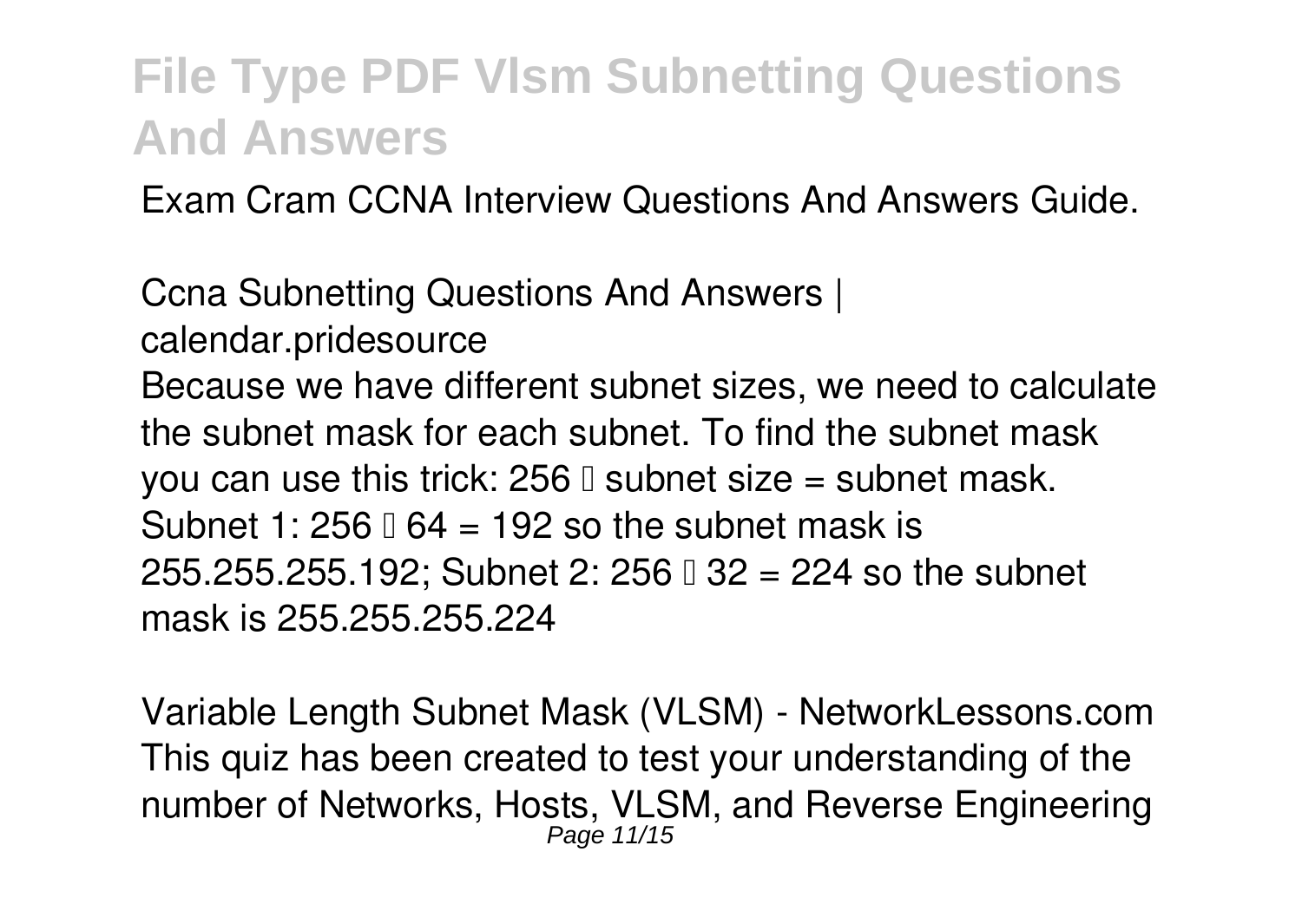Subnets. Read the questions carefully and answer. So, let's try out the quiz.

*An Advanced CCNA Subnetting Test - ProProfs Quiz* Q1. Which of the following is true about VLSM? A. VLSM allows route summarization. B. VLSM makes less efficient use of IP addresses compared to fixed subnet mask addressing. C. VLSM can be implemented on both link state and distance vector routing protocols. D. VLSM is a Cisco proprietary technology. Correct Answer: A.

*VLSM (Variable Length Subnet Masking) - CCNA practice ...* Like pick some random numbers for the amount of hosts you would need in each subnet. Then use VLSM to contigously Page 12/15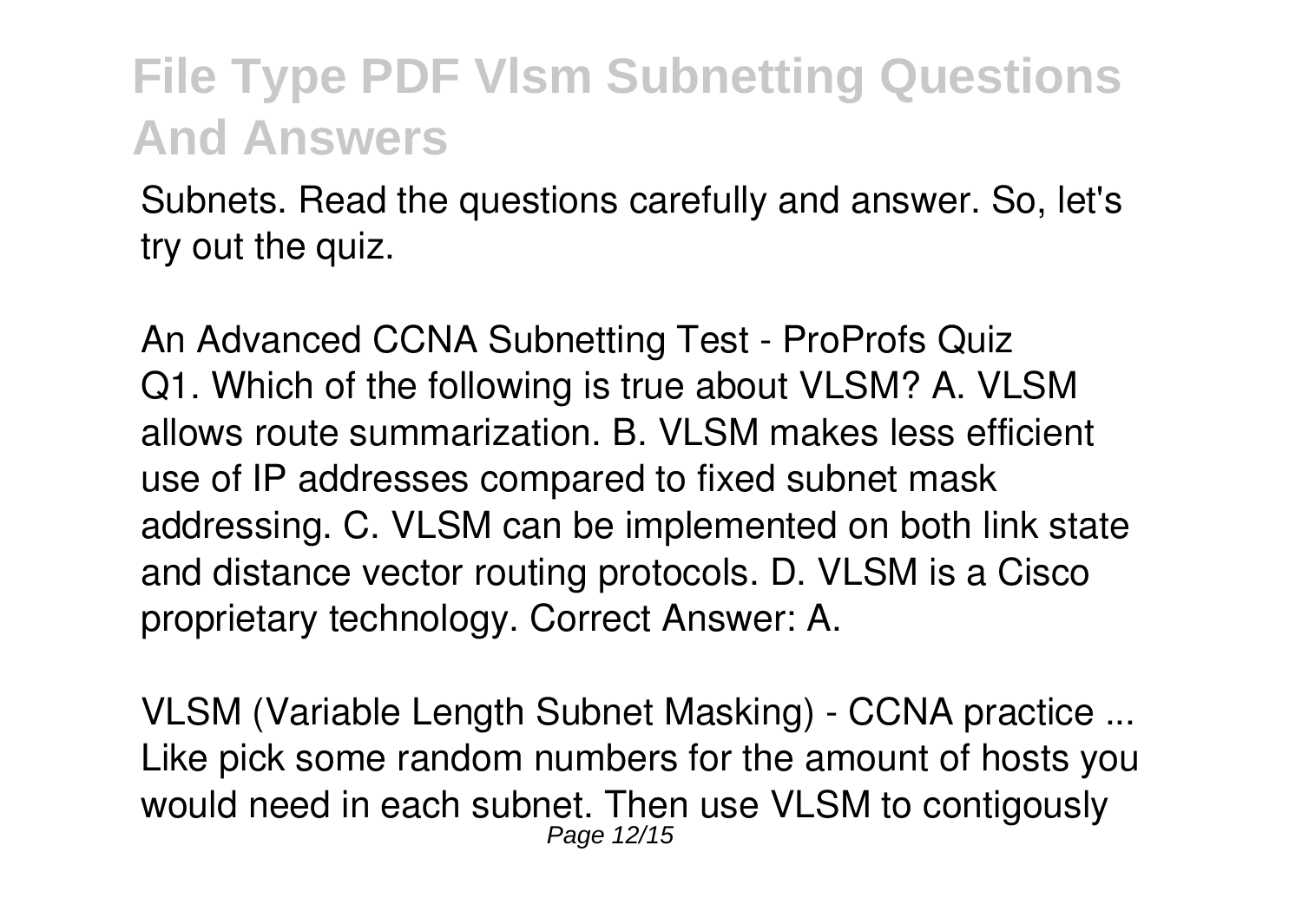allocate the addresses. I haven't seen very many practice questions online that required you to do that. Like 522, 265, 300, 44, 69, 17, 2,2,2. Lets say you are given 172.31.0.0 /16 There you go, there is a practice VLSM question.

*VLSM Practice Questions...* **I** TechExams Community Question: Elp Design An Appropriate VLSM Addressing Scheme For The Topology. Maximize The Number Of Host Addresses At Each Level Of Subnetting 220.10.10.0 124 60 Hosts 28 Hosts Box A Box B Fill In The Boxes Below With The Network Address And Prefix As Shown In The VLSM PowerPoint In The Lab Folder.

*Solved: Elp Design An Appropriate VLSM Addressing* Page 13/15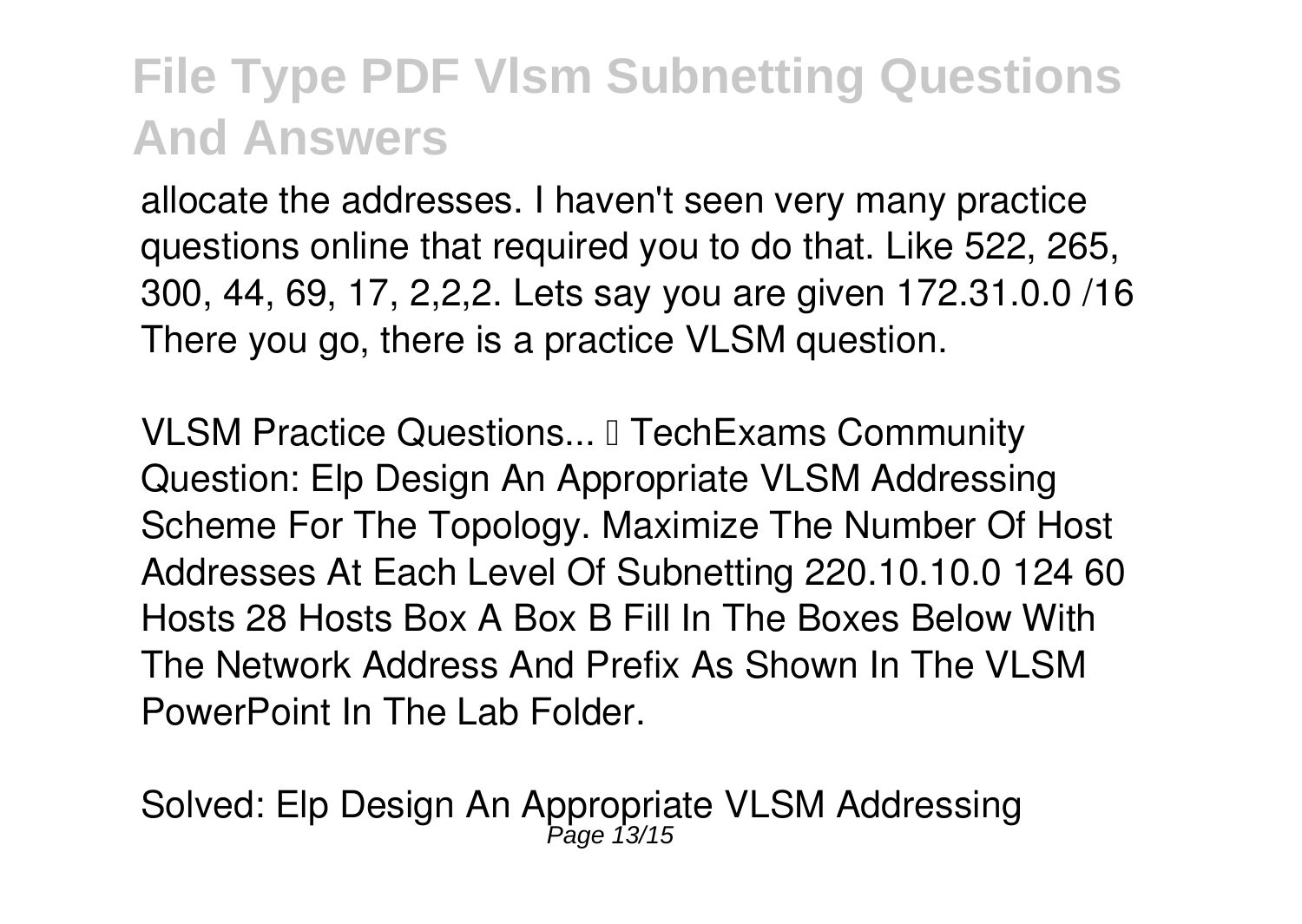*Scheme F ...*

When you do this you are giving everyone else worldwide the answers. Yes, students look for answers this way. It also discourages others; myself included, from posting high quality materials.

*IP Addressing and Subnetting - Leaman* Answer & Solution. Answer: Option B. Solution: The mask 255.255.254.0 (/23) used with a Class A address means that there are 15 subnet bits and 9 host bits. The block size in the third octet is 2 (256 - 254). So this makes the subnets in the interesting octet 0, 2, 4, 6, etc., all the way to 254.